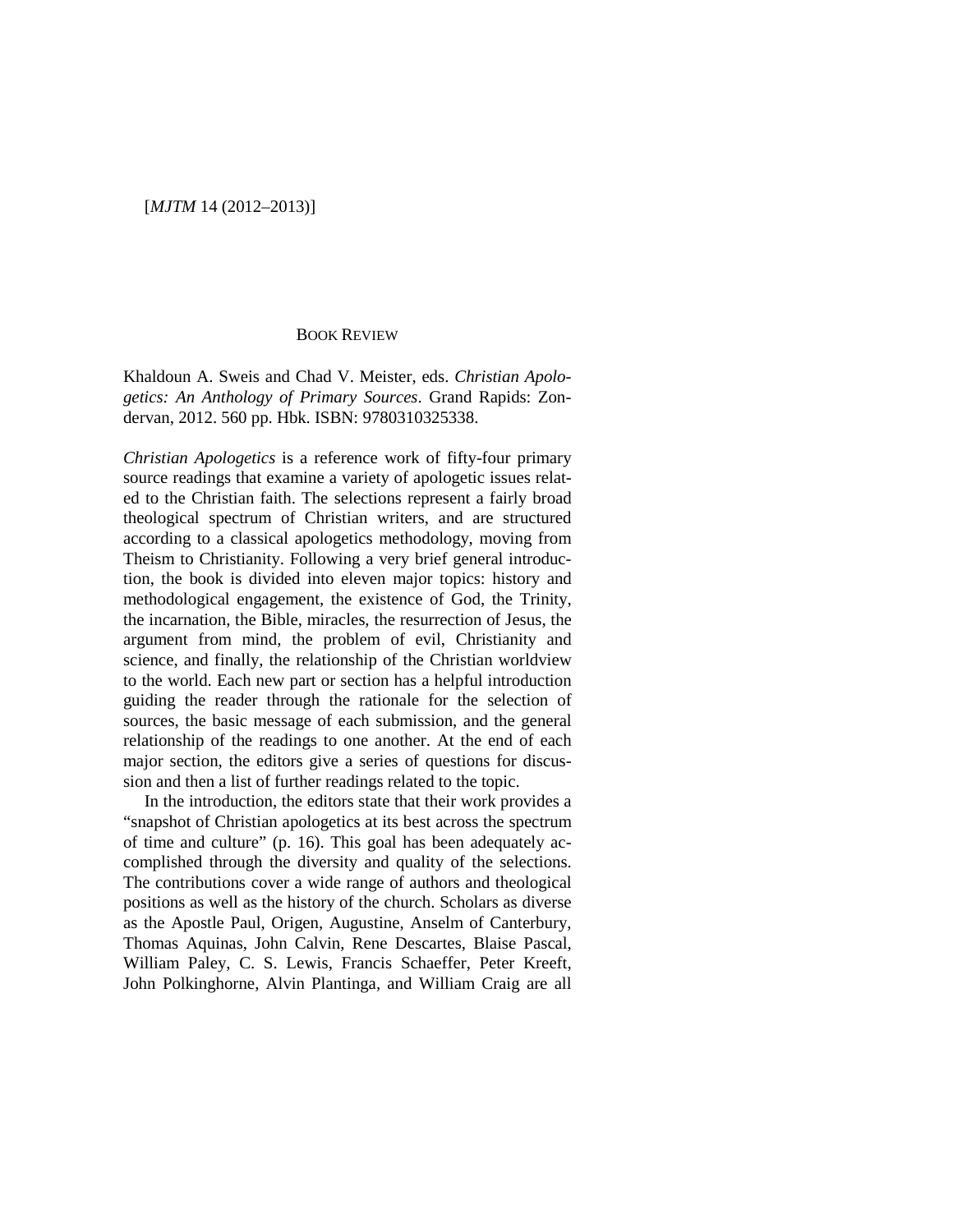## R2 *McMaster Journal of Theology and Ministry* 14

represented, along with twenty-seven others. The vast majority of the readings are of the highest quality of Christian scholarship relative to their period of church history. The editors even include an article by pluralist John Hick and young earth creationist Kurt Wise. While some may not agree that these two scholars represent the best that Christian apologetics has to offer, there is no doubt the inclusion of their contributions shows a commitment to a diversity of viewpoints in dealing with the various apologetic issues facing Christianity. The editors are also ambitious in their attempt to cover a wide variety of apologetic concerns, evidenced by the eleven major parts of the work.

Some sections are especially strong in terms of the content and material presented. The first section—on history, methodology, and engagement—includes Paul's classic defense of the Christian worldview in Athens (Acts 17), a short history of apologetics by Montgomery, an overview of methodology by Beilby, an article on interreligious apologetics by Netland, a discussion of the knowability of history by Geisler, and advice to Christian philosophers by Plantinga. Each of these articles is full of rich insight into the nature and practice of doing Christian academic apologetics. The second section, which is the longest, covers all the significant arguments for the existence of God cosmological, teleological, ontological, transcendental, moral, and experiential—and generally has the best representative apologist for each distinctive argument. Almost all the sections have very good articles, although some are especially strong. The bulk of the articles in the sections on miracles, the resurrection of Jesus, the problem of evil, and Christianity and science are well selected, covering some of the best arguments and evidence for the Christian worldview.

There are, however, a few significant weaknesses in this collection. The most obvious is the distribution of space to the different issues addressed. Almost a quarter of the book is given over to the arguments for the existence of God (approximately 130 pages). In light of the fact that the editors committed to address eleven major areas of the defense of the Christianity, and the fact that many apologists do not believe that the arguments for God's existence are the most important evidence for the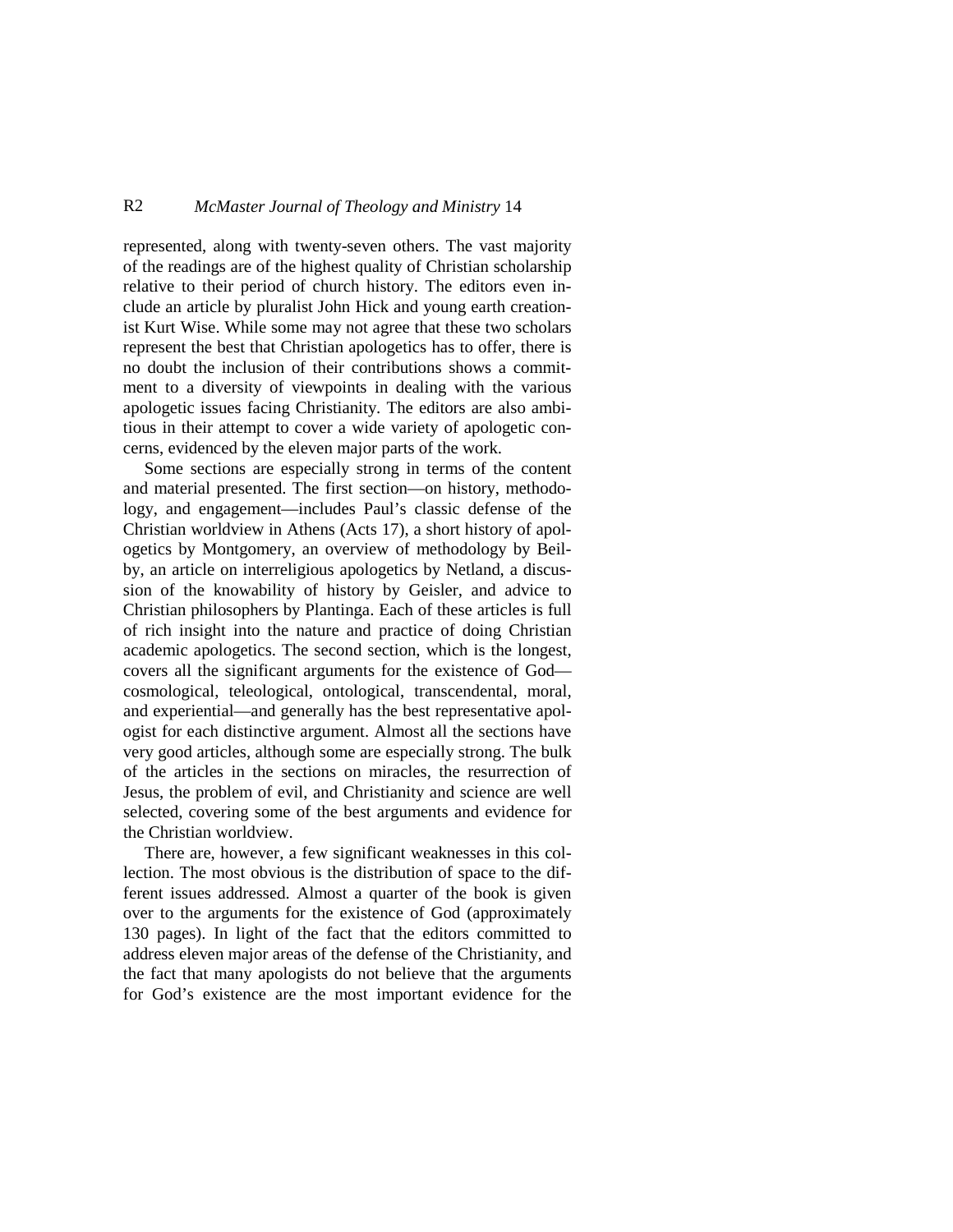Christian worldview, some readers might rightly question the allocation of the largest proportion of the book for this purpose. As a result of this decision, it is not surprising that some sections are much smaller and more lightly handled than one would hope (e.g., just 36 pages for the Bible, of which France's article was just 7 pages). Other topics—such as the Christian view of the nature of truth and the uniqueness and exclusivity of the Christian faith among world religions—are not even addressed. Another weakness is that, in an attempt to have representation from a variety of different periods and theological positions, some articles do not seem to be especially appropriate to the topic of their section (e.g., the article concerning Athanasius on the incarnation does not really focus on the truth of the incarnation) and others seem less fitting to an orthodox defense of Christianity (e.g., the pluralist John Hick's article). In addition, some articles are certainly appropriate to the topic but seem to be removed from their larger context (most likely because of space) and so the reader lacks the necessary framework to understand the argument fully. The introduction to each section is helpful, however, giving some context, providing a rationale for inclusion of the particular readings, and orienting the reader to the writers' basic arguments.

One of the clear challenges for the editors was to cover a considerable amount of apologetic territory (concerns and issues), as well as represent a variety of apologists from different time periods, while still presenting "Christian apologetics at its best" and to do so in a limited amount of space (538 pages). Sweis and Meister themselves acknowledge, "We were limited in what we could include for many reasons, not the least of which were space constraints" (p. 16). Although they do not identify any other reasons, certainly the issue of space itself was an obvious barrier in light of the primary goal of providing a broad representation across time of the best arguments for the Christian worldview. Inadequacies can be forgiven in light of the huge undertaking of this project.

Collections such as this are not numerous, so this work is a welcome tool to help students glean some of the best arguments for Christianity from outstanding Christian scholars across the